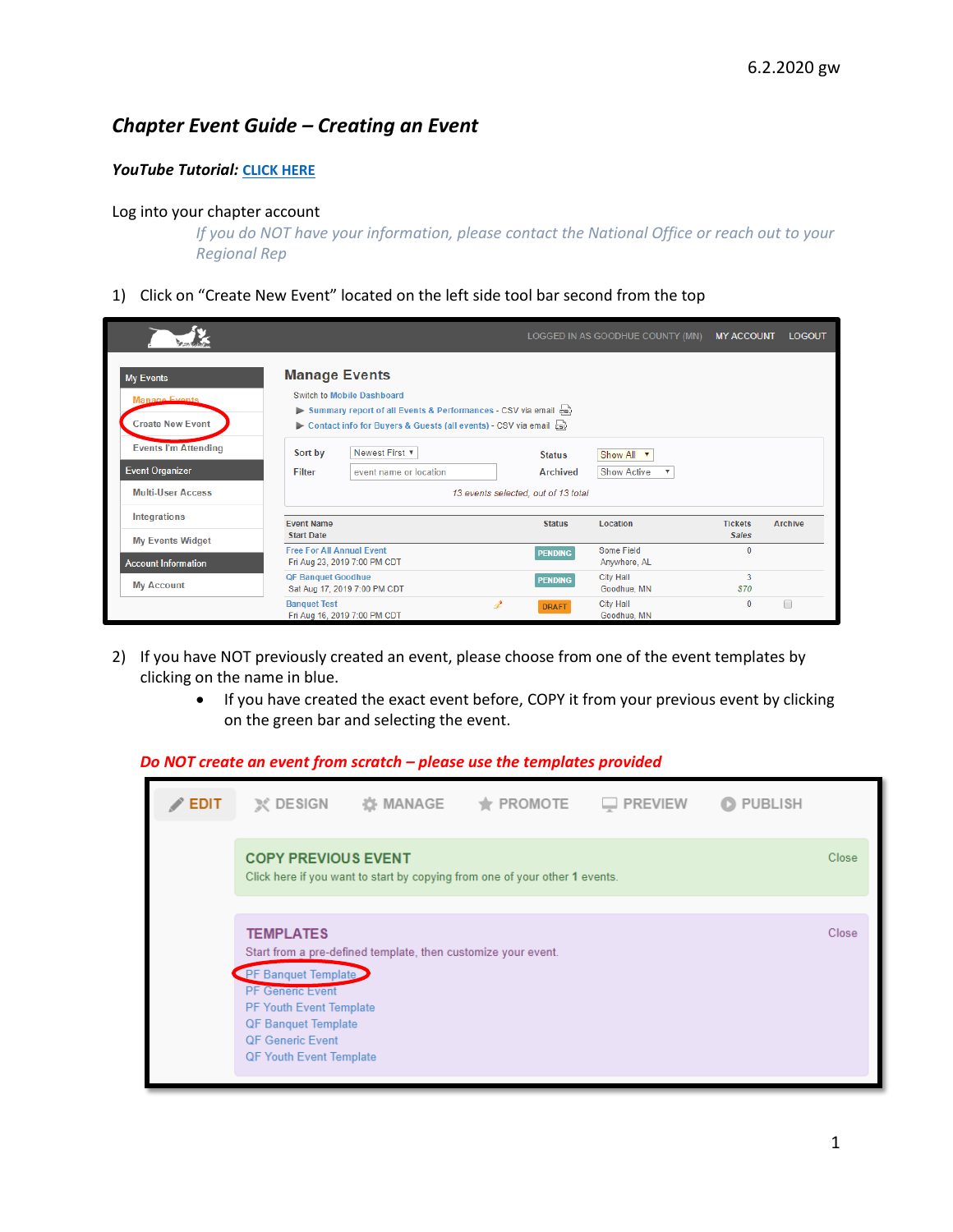## **Event Info Page**

- 1) Enter your event name, date and time
- 2) Event Type will default to 'Ticketed' to allow you to sell tickets, Short Description will default to your chapter name \*do NOT change this
- 3) If you have selected Generic event please adjust the Event Category
- 4) Update your Event Description and Information
	- *Uploading an image*: the image must be online, such as present on your chapter's website or Facebook page
		- i. Select 'image' within the Event Description options
		- ii. The 'Source' is the URL of the photo
		- iii. Add an 'Image Description' and leave 'Constrain Proportions' checked
		- iv. The image should then appear in the description box if everything uploaded correctly.

| Insert/edit image |   |                       |        |
|-------------------|---|-----------------------|--------|
| Source            |   |                       |        |
| Image description |   |                       |        |
| Dimensions        | X | Constrain proportions |        |
|                   |   | Ok                    | Cancel |

- 5) Event Reports will automatically be emailed to the chapter email, if you would like to receive them at any other personal email account add it in this section
	- The email will automatically be sent with a breakdown of how many tickets were sold, the total amount you have made on sales and the ability to export other event reports without having to log in
	- NOTE: to add multiple emails to the list add a comma between them
- 6) Click 'Save Changes' before clicking 'Next'

| <b>Event Name*</b><br><b>Test Banquet</b> |                                                                                                                                                                                                    | 12/100   |
|-------------------------------------------|----------------------------------------------------------------------------------------------------------------------------------------------------------------------------------------------------|----------|
|                                           |                                                                                                                                                                                                    |          |
|                                           | Public Event (anyone may view and purchase tickets)                                                                                                                                                |          |
| <b>Event Type</b>                         |                                                                                                                                                                                                    |          |
|                                           | lacketed (either Paid or Free Tickets)                                                                                                                                                             |          |
|                                           | Promotion Only (No Tickets)                                                                                                                                                                        |          |
|                                           | <b>Short Description</b> (Short text for search results)                                                                                                                                           |          |
|                                           | Banquet hosted by: Test Chapter (ST)                                                                                                                                                               | 36 / 100 |
|                                           |                                                                                                                                                                                                    |          |
| <b>Event Category</b>                     |                                                                                                                                                                                                    |          |
| <b>Banquet</b>                            | $\boldsymbol{\mathrm{v}}$                                                                                                                                                                          |          |
|                                           | Event Description (Full details for event page)                                                                                                                                                    |          |
|                                           |                                                                                                                                                                                                    |          |
|                                           |                                                                                                                                                                                                    |          |
| B<br>T<br>Ĥ,                              | E E E E<br>Paragraph<br>Font Family<br><b>Font Sizes</b><br>⊻<br>$\mathcal{S}$<br>挂 扫<br>ℰ<br>恣<br>逼。<br>恒<br>$\rightarrow$<br>E<br>$\circledcirc$<br>$A -$<br>$\overline{A}$<br>$\leftrightarrow$ |          |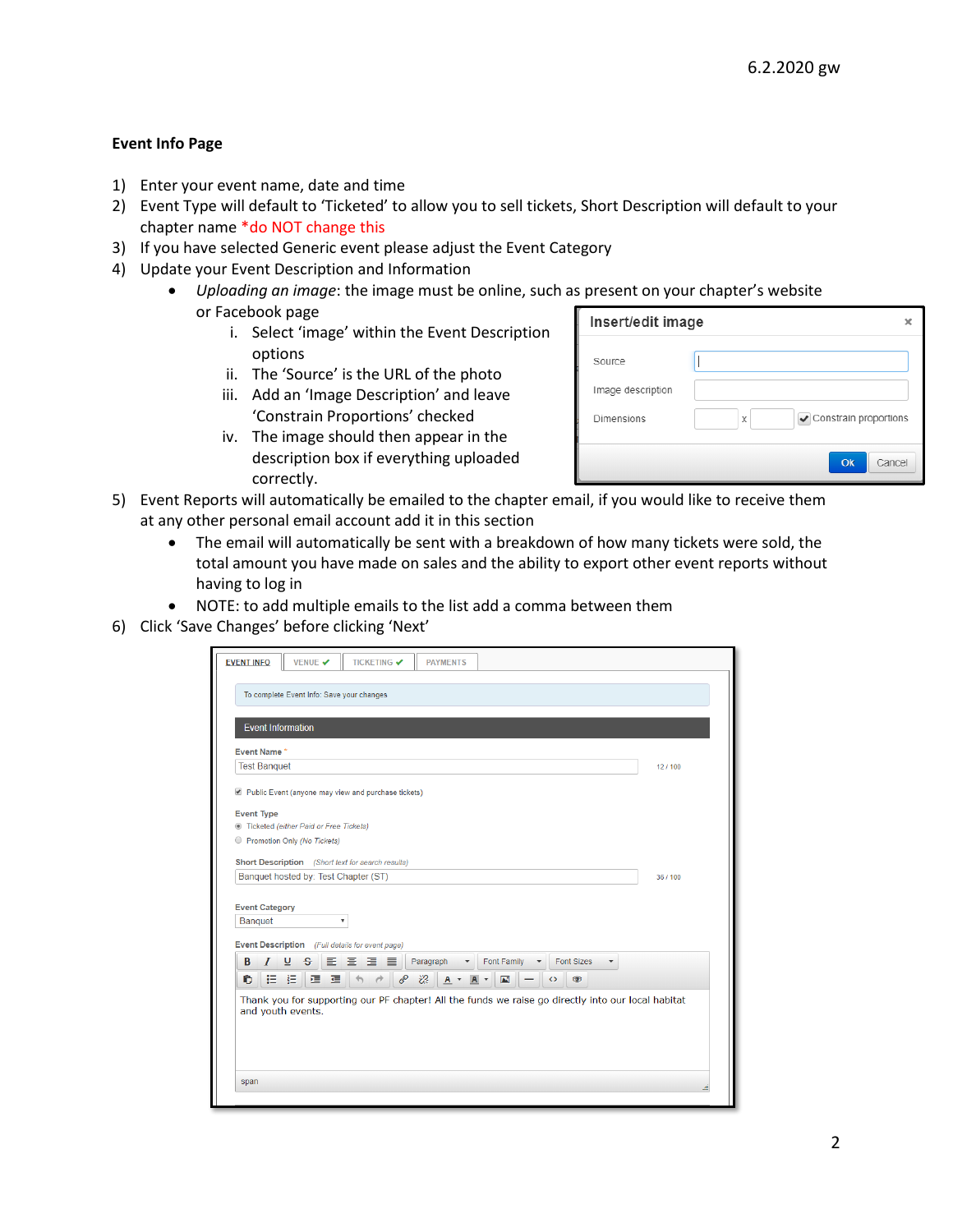## **Venue Page**

- 1) Enter your venue name
- 2) Enter your venue capacity or max number of seats you can sell
	- By entering in a number this will help you not oversell tickets
- 3) Enter your venue location
- 4) Click 'Save Changes' before clicking 'Next'

NOTE: You will only need to enter this once. After your venue information is saved the first time it will show up as an existing venue option for future events.

#### **Ticketing**

- 1) Under Ticketing Plan adjust tickets as needed
	- A) To edit a ticket price or description click the 'Edit' button under the Actions column
	- B) You can edit the ticket name, price, and ticket description from this view

| Online Quantity *<br>60<br>Free<br>$\mathbf{0}$                          | $\vee$ Up to location capacity                                           | Name*                              |  |
|--------------------------------------------------------------------------|--------------------------------------------------------------------------|------------------------------------|--|
|                                                                          | Please be sure to fill out the full name and address for the membership. | Associate Membership + Meal Ticket |  |
| \$<br>Includes 1 dinner ticket and an annual PF membership (\$35 value). |                                                                          | Price *                            |  |
| <b>Ticket Description</b>                                                |                                                                          |                                    |  |
|                                                                          |                                                                          |                                    |  |
|                                                                          |                                                                          | <b>Advanced Options</b><br>÷       |  |

- C) Under 'Advanced Options', you can customize further **NOTE:** 'Not for Admission' means the ticket will not be used for admission into an event, and won't count towards the venue capacity
- D) Click 'Save'
- E) **NOTE** if you are editing the ticket description on ticket with the **NOTE** icon next to it you cannot change the meal or membership number in the description without also changing the package or bundle.
- F) To edit ticket bundles, click the  $\sum$  icon next to the ticket type
- G) Select the ticket from the dropdown and click on the ticket type within the bundle to increase or decrease the quantities of tickets available with that package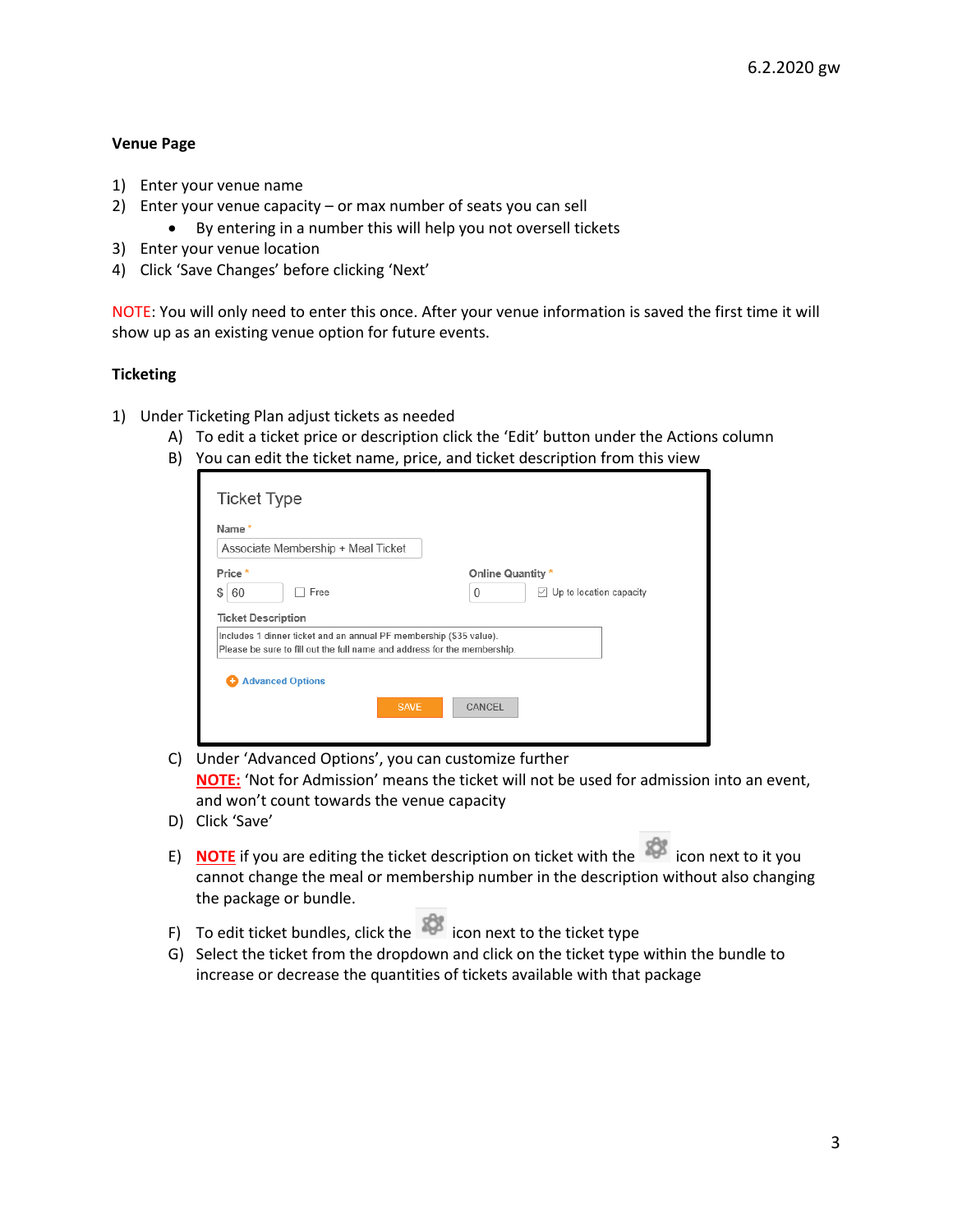|           |                    | Bronze Sponsor: 02-08 05:00 PM: \$500.00                                                                                                                                                                                                                 |     |                  |             |                                                           |         |
|-----------|--------------------|----------------------------------------------------------------------------------------------------------------------------------------------------------------------------------------------------------------------------------------------------------|-----|------------------|-------------|-----------------------------------------------------------|---------|
|           |                    | Includes 4 meals, 2 PF annual memberships (\$35 value) and<br>recognition. Please include both names and addresses for<br>membership materials.                                                                                                          |     |                  |             |                                                           |         |
|           |                    | <b>Bundled Ticket Types</b>                                                                                                                                                                                                                              |     |                  |             | <b>Types Available to Bundle</b>                          |         |
|           | <b>Performance</b> | <b>Ticket Type</b>                                                                                                                                                                                                                                       | Otv | Price            | Performance | <b>Ticket Type</b>                                        | Price   |
|           | 02-08 05:00 PM     | Associate Membership + Meal Ticket                                                                                                                                                                                                                       |     | $$60.00$ $$$     |             | 02-08 05:00 PM Youth Membership Ticket                    | \$30.00 |
|           | 02-08 05:00 PM     | <b>Meal Ticket</b>                                                                                                                                                                                                                                       |     | $$25.00$ $\odot$ |             | 02-08 05:00 PM Associate Membership Only<br><b>Ticket</b> | \$35.00 |
|           |                    | <b>Add / Update Ticket Bundle</b>                                                                                                                                                                                                                        |     |                  |             | 02-08 05:00 PM Youth Membership Only Ticket               | \$10.00 |
|           |                    | 02-08 05:00 PM : Associate Membership + Meal Ticket : \$60.00<br>Includes 1 dinner ticket and an annual PF membership (\$35 value). Please be sure to fill<br>out the full name and address for the membership.<br>+ ticket requests entry of Guest Info |     |                  |             | 02-08 05:00 PM Student Membership Only Ticket \$25.00     |         |
| Quantity: | 2                  |                                                                                                                                                                                                                                                          |     |                  |             |                                                           |         |
|           |                    |                                                                                                                                                                                                                                                          |     |                  |             |                                                           |         |

- H) Click 'Save' and 'BACK TO DASHBOARD' to return to editing your event
- I) To remove tickets, click the 'Remove' button the Actions column

For more information on Ticket Bundles and how to create them, please see the *Events Center – Ticket Bundles* guide.

- 2) To add a ticket type click the *+ Add Ticket Type* and enter in name, price, description, and online quantity you would like to sell
	- A) If you have a venue capacity we recommend you click 'up to location capacity' which will allow you to sell the ticket until the entire event is sold out
	- B) To link this ticket with 1 membership select the product code from the drop down

| <b>Product Code</b>                                                                         | Product Code<br><b>QFAFFILIATE: Affiliate</b>                                               |
|---------------------------------------------------------------------------------------------|---------------------------------------------------------------------------------------------|
| <b>Bundle</b><br>This ticket type is used to BUNDLE other tickets to sell as a single item. | <b>Bundle</b><br>This ticket type is used to BUNDLE other tickets to sell as a single item. |
| Guest Info<br>Request entry of additional information for this ticket type.                 | Guest Info<br>Request entry of additional information for this ticket type.                 |
| CANCEL<br><b>SAVE</b>                                                                       | <b>SAVE</b><br>CANCEL                                                                       |

• If this is a ticket associated with multiple tickets (ie a sponsorship that comes with 8 meals tickets and 4 memberships) you will want to check the 'Bundle' box located under the Product code and save – then follow steps F through I under 'Ticketing'